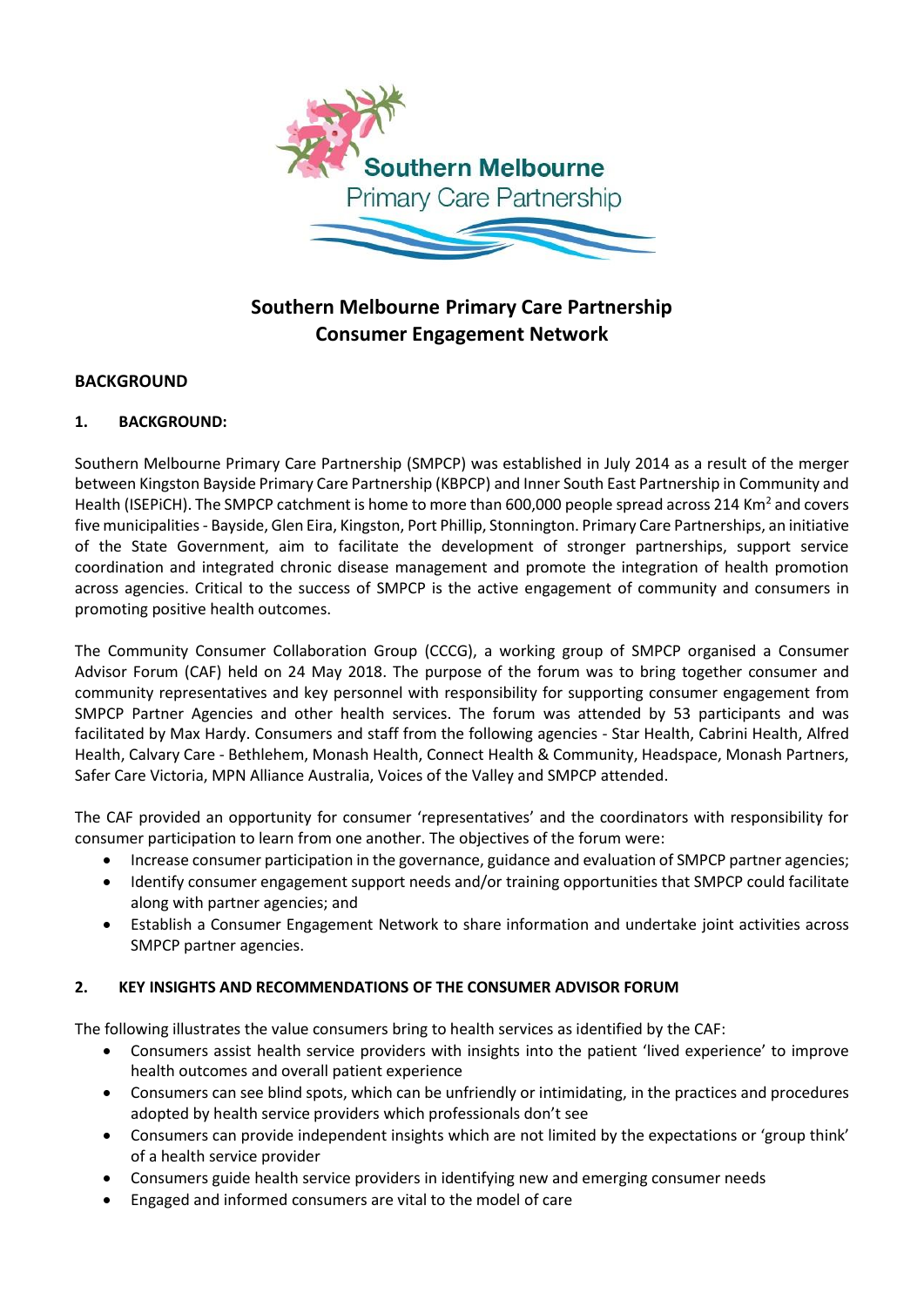The CAF identified that to empower and support consumers to be effective partners with health service providers there has to be a systematic approach to information sharing, consumer training and dedicated support staff with a role to promote consumer engagement. The forum attendees felt that health service providers need to:

- Facilitate and encourage health literacy of consumer representatives to promote informed decision making
- Establish opportunities to bring clinicians and consumers together to co-design solutions for real problems facing health service providers
- Provide training for clinicians and health service managers on how to engage with consumers to ensure consumer contributions are respected, valued and acted on
- Provide 'committee' training for consumers to make them more effective contributors
- Provide avenues for consumers to raise issues that are 'off agenda' or 'outside the box'. By providing these opportunities "consumers will get the message that consumers voices matter". In addition, health service providers will get new insights into their service delivery.

SMPCP **[Community Health Model of Care Project](http://smpcp.org.au/index.php/news/467-model-of-care)** was cited as a recent positive example of co-design. It brought together consumers, clinicians and managers from all four Community Health Services in the SMPCP catchment. The Model of Care provides care options for clients when they are self-managing and when they need comprehensive assistance and care coordination.

The CAF also explored examples of what is currently working well from the consumer point of view. These included:

- Alfred Health consumer panels which review Patient Experience Surveys and discuss results with key hospital staff and managers to bring about changes
- Consumer involvement in staff recruitment, either by being on interview panels or observing group interviews to ensure the right people are engaged
- Star Health consumers identified that by proactively creating training opportunities for consumers it positively impacted on the health and wellbeing of the consumer representatives and addressed social inclusion
- Having a dedicated staff contact, a 'go to' person, for consumers to raise issues and help consumer representatives navigate health service bureaucracy

The CAF also explored consumer engagement and future developments from a Consumer Participation Coordinators point of view. These included:

- Ensuring there are designated consumer roles in a range of health service working groups
- Incorporating consumers into existing mechanisms such as clinical supervision models
- Recruiting the right consumers (taking into account education and/or professional background) and providing the right skill training and induction (including explicitly outlining expectations, roles and responsibilities) (The term 'right' refers to skills rather than degrees of compliance)
- Ensure health service providers have processes/mechanisms in place for hearing the lived experience/sharing stories (particularly important for staff training and in-service education)
- Involve consumers in the review and evaluation of patient feedback satisfaction surveys, compliments/complaints, stories

The Consumer Participation Coordinators identified the following as areas for further work:

- Reimbursement
- Diversity of consumer engagement (CALD, ATSI, LGBTQI)
- Partnerships/alliances
- Consumer registry
- Diversity of demographics
- Leadership within organisations

A sample of Consumer Participation Coordinators answers to the question; "What could be done to improve consumer engagement?" included: